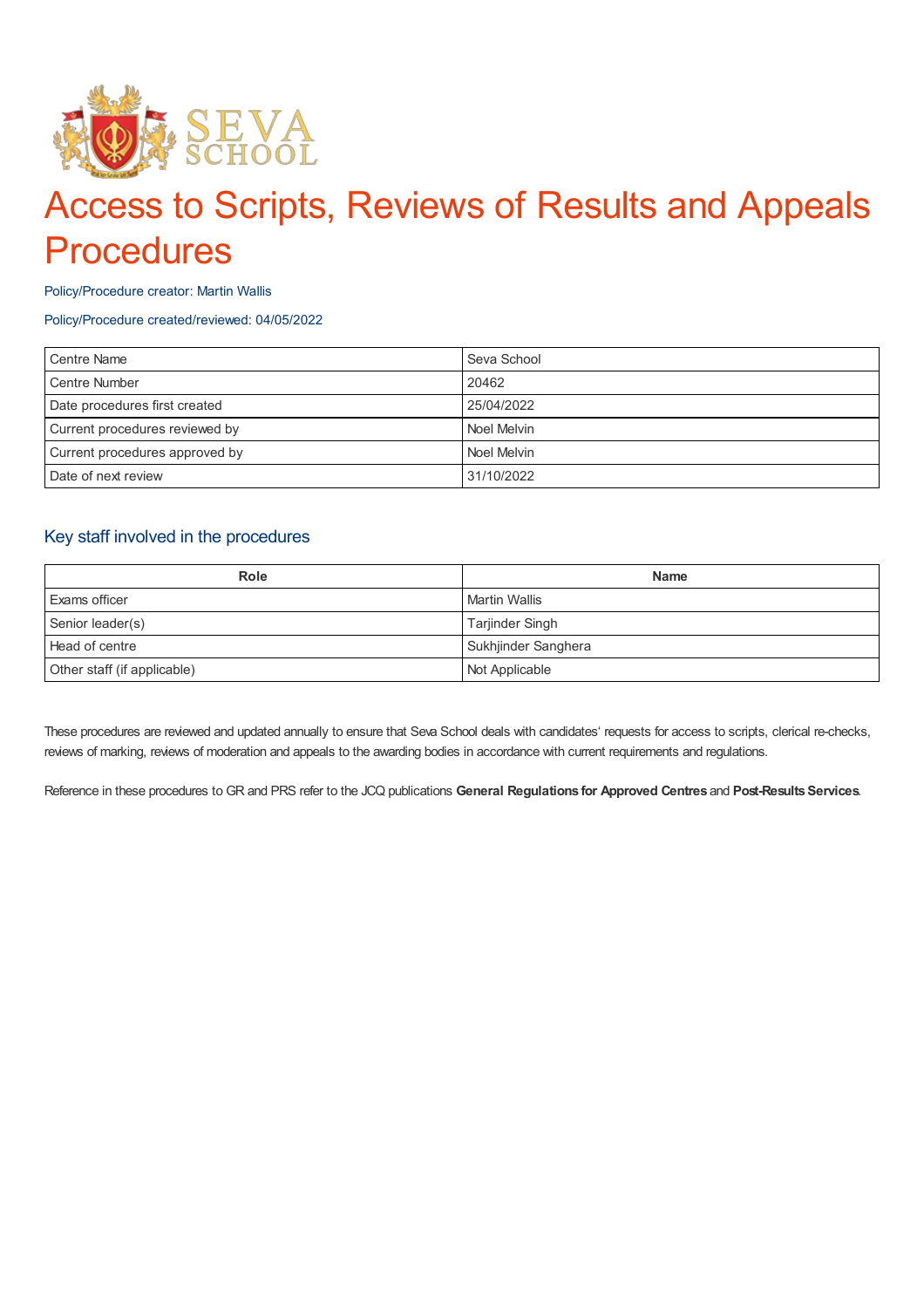# Introduction

Following the issue of results, awarding bodies make post-results services available.

The JCQ post-results services currently available are detailed below.

#### **Access to Scripts** (ATS):

- Copies of scripts to support reviews of marking
- Copies of scripts to support teaching and learning

#### **Reviewsof Results** (RoRs):

- Service 1 (Clerical re-check) This is the only service that can be requested for objective tests (multiple choice tests)
- Service 2 (Review of marking)
- Priority Service 2 (Review of marking) This service is only available for externally assessed components of GCE A-level specifications (an individual awarding body may also offer this priority service for other qualifications)
- Service 3 (Review of moderation) This service is not available to an individual candidate

#### **Appeals**:

• The appeals process is available after receiving the outcome of a review of results

# Purpose of the procedures

The purpose of these procedures is to confirm how Seva School deals with candidates' requests for access to scripts, clerical re-checks, reviews of marking, reviews of moderation and appeals to the awarding bodies in compliance with JCQ regulations (GR 5.13).

Details of these procedures are made widelyavailable and accessible to all candidates byaccessing information on the school website.

# The arrangements for post-results services

- Candidates must be made aware of the arrangements for post-results services before they sit any examinations (GR 5.13)
- A review of moderation cannot be undertaken upon the work of an individual candidate or the work of candidates not in the original sample (PRS 4.3)
- The appeals process is available after receiving the outcome of a review of results (PRS 5.1)

#### At Seva School:

Candidates are informed of the arrangements for post-results services and the availability of senior members of centre staff immediately after the publication of results, before they sit any examinations (GR 5.13)

Candidates are informed by written communication prior to the examination season.

Full details of the post-results services, internal deadline(s) for requesting a service and the fees charged (where applicable) are provided by the exams officer upon request following the release of results

## Dealing with requests

• All post-results service requests from internal candidates must be made through the centre (GR 5.13)

At Seva School the process to request a service is by contacting the exams officer in writing

## Candidate consent